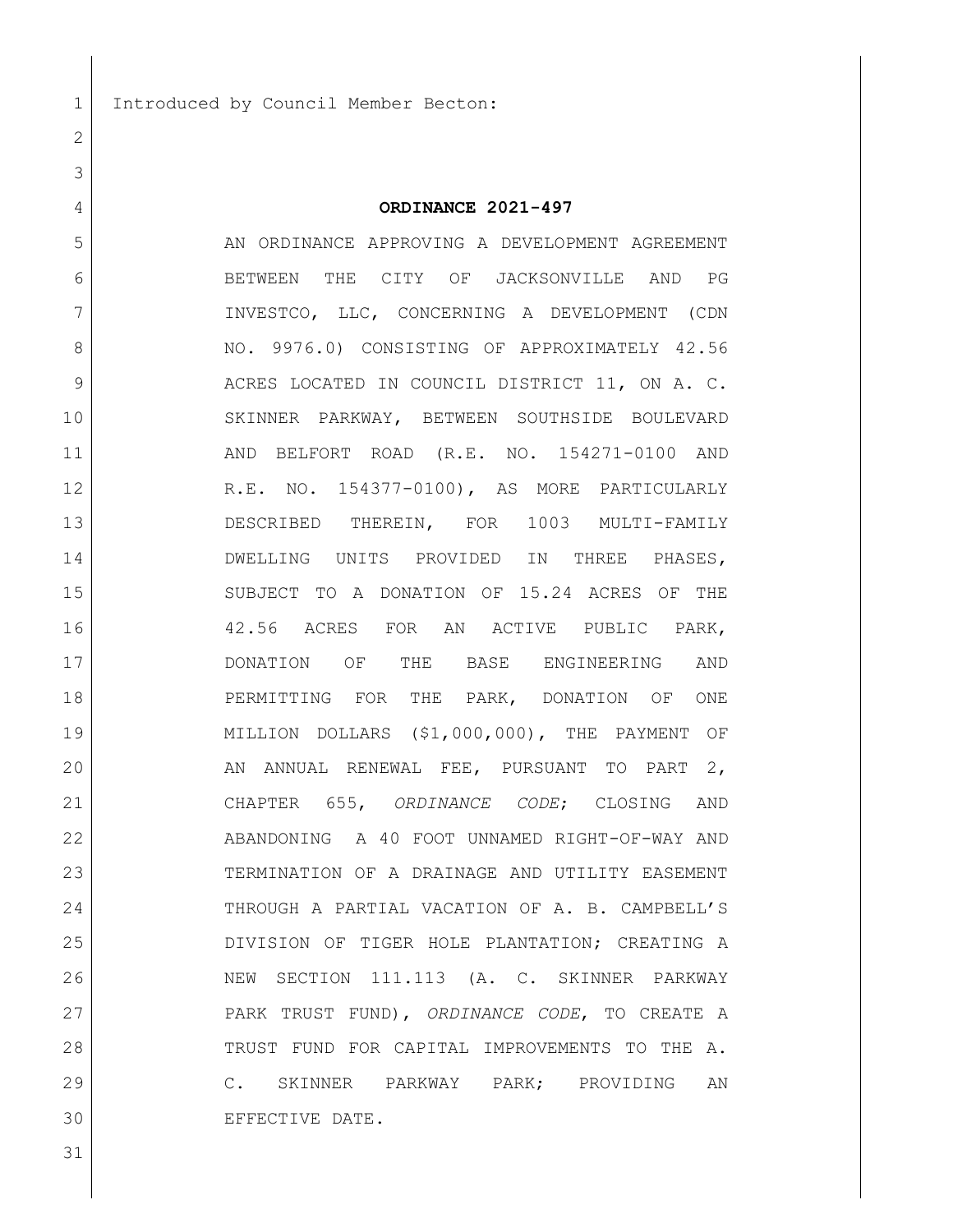**WHEREAS**, Part 2, Chapter 655, *Ordinance Code*, authorizes Development Agreements, subject to the procedures and requirements 3 set forth therein; and

 **WHEREAS**, the Planning and Development Department has recommended approval of the Development Agreement between the City of Jacksonville and PG Investco, LLC, concerning a development (CDN No.9976.0) known as "\_\_\_\_\_\_\_\_\_\_\_\_\_\_\_\_\_\_\_" consisting of approximately 42.56 acres located in Council District 11, on A. C. 9 Skinner Parkway, between Southside Boulevard and Belfort Road (R.E. No. 154271-0100 and R.E. NO. 154377-0100) as more particularly described therein, for 1003 multi-family dwelling units developed in three (3) phases, subject to donation to the City Of Jacksonville of 15.24 acres (of the total 42.56 acres) for an active public park, donation of the base engineering and permitting for the park, donation of one million dollars (\$1,000,000) for the development of the park, other documentation required for the City to accept donation of the land, and the payment of an annual 18 renewal fee; and

 **WHEREAS**, the required Planning and Development Department informative workshop was held and the required public hearings were held by the Land Use and Zoning Committee and the City Council, all with public notice provided, pursuant to Section 655.206, *Ordinance Code*; and

 **WHEREAS**, Section 177.101(3), Florida Statutes, authorizes the governing bodies of counties and municipalities to adopt resolutions vacating plats of subdivisions in said counties and municipalities, in whole or in part, returning the property covered by such plat, either in whole or in part, to acreage upon a showing that the person making application for such vacation is the owner of that portion of the lands covered by the plat sought to be

 $- 2 -$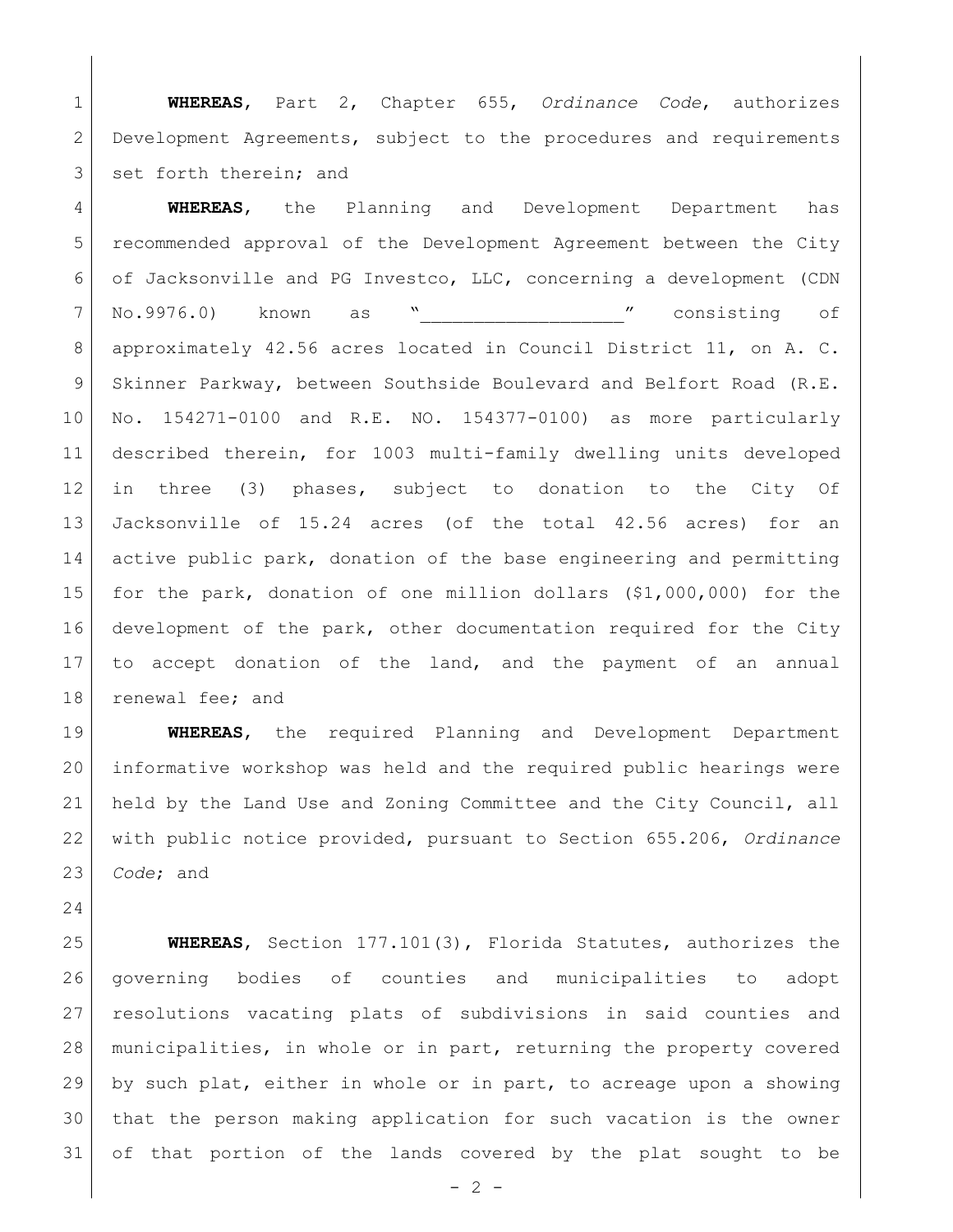1 vacated, and further, that the vacation will not affect the 2 ownership or right of convenient access of persons owning other 3 | parts of the previously platted subdivision; and

 **WHEREAS,** the A. B. Campbell's Division of Tiger Hole Plantation is recorded in Deed Book AQ, pages 260 and 261, of the former public records of Duval County, Florida, (the "Plat"), and encompasses lands south of J. Turner Butler Boulevard, north of A. C. Skinner Parkway, east of Belfort Road, and west of Southside 9 Boulevard; and

 **WHEREAS**, the lands described in that certain survey prepared 11 by Ghiotto & Associates, Inc., bearing the title "JTC Apartments Boundary," Job No. 03-27-20, File No. C-807, dated 03-27-20, and signed and sealed by John S. Thomas, a reduced copy of which is attached hereto as Exhibit A (the "Survey of the Property") **to Exhibit 1,** are contained with the Plat; and

 **WHEREAS**, the rights-of-way located within the Survey of the Property are described in more detail in Exhibit D (Rights-of-Way to be Abandoned) to Exhibit 1 and is attached to the surveyor's affidavit provided by John S. Thomas, Florida Registered Surveyor 20 and Mapper No. 6223; and

 **WHEREAS**, the Applicant has agreed and understands that vacation of the plats and reversion of the land to acreage will have no effect on the recorded easements previously granted to third parties by the Applicant's predecessors in title, and those easements are unaffected by this resolution and the plat vacation; 26 now therefore

**BE IT ORDAINED** by the Council of the City of Jacksonville: **Section 1. Approval of Development Agreement.** The Development Agreement between the City of Jacksonville and PG Investco, LLC, is hereby approved in substantially the same form as **attached hereto as Exhibit 1**. The Mayor and Corporation Secretary

- 3 -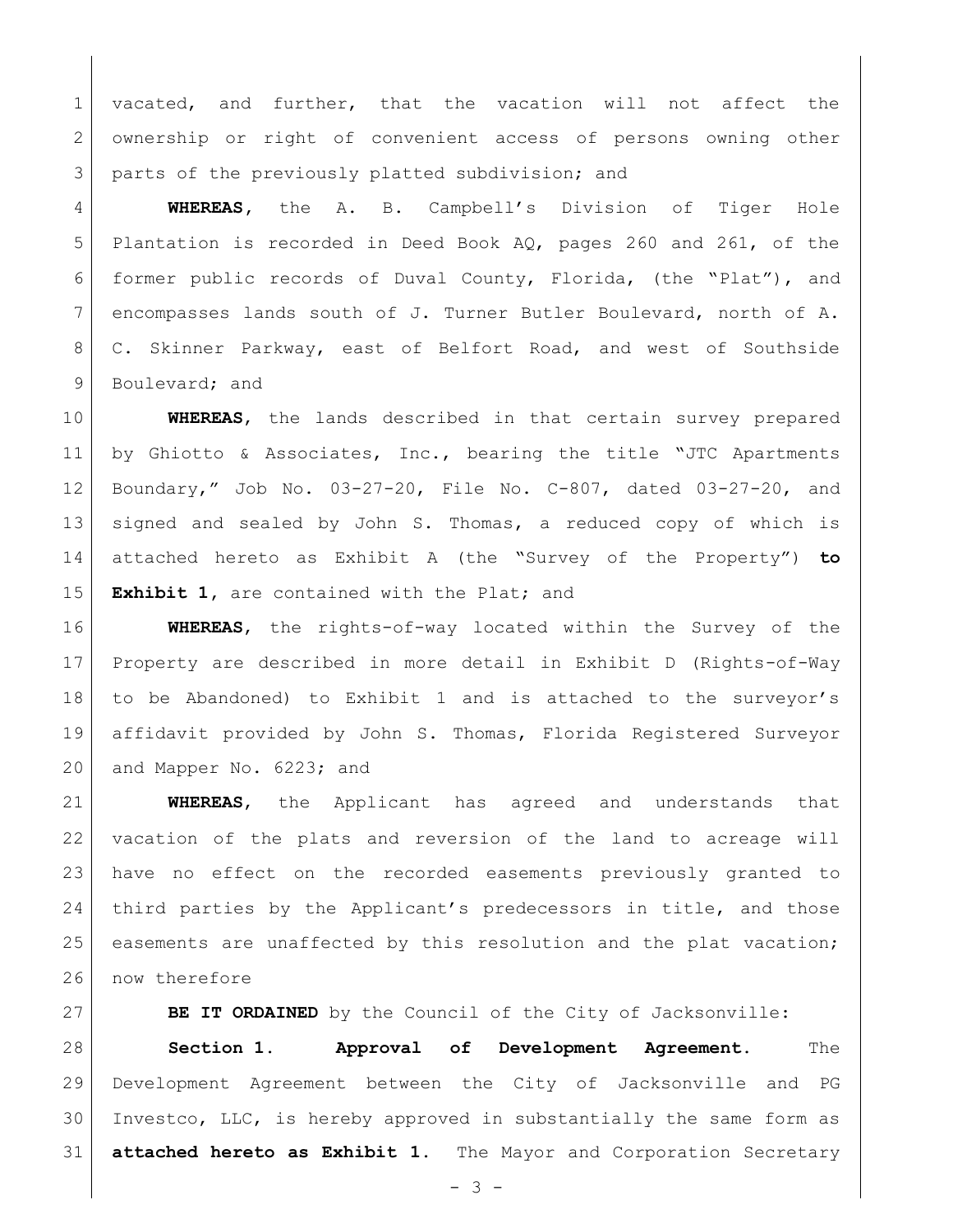1 are authorized to execute said Agreement on behalf of the City.

 **Section 2. Vacation of Plat Approved. (Closing and Abandonment of Unnamed 40' Right-of-Way and Termination of Drainage and Utility Easement.)** Those portions of Exhibit A of the Development Agreement that are described in Exhibits D and H of the Development Agreement are hereby extinguished through the vacation of a portion of the plat of A. B. Campbell's Division of Tiger Hole Plantation.

 **Section 3. Creating Sec. 111.113 (A. C. Skinner Parkway Park Trust Fund),** *Ordinance Code***.** Section 111.113 ((A. C. Skinner Parkway Park Trust Fund), *Ordinance Code*, is hereby created to read as follows:

 **CHAPTER 111. SPECIAL REVENUE AND TRUST ACCOUNTS. PART 1. PARKS, RECREATION, CULTURE AND ENTERTAINMENT \* \* \***

**Sec. 111.113. A. C. Skinner Parkway Park Trust Fund.**

17 There is hereby created the A. C. Skinner Parkway Park Trust Fund, a permanent, ongoing trust fund of the City, which shall carry forward each fiscal year. The fund is authorized to accept gifts, fees and other donations. Monies deposited in the fund, together with any interest accrued thereon, shall carry over fiscal years to be used for the purpose of financing capital improvements to the A. C. Skinner Parkway Park as conceptually framed in the Development Agreement for the A. C. Skinner Parcel C Park Improvements, authorized in Ordinance 2021-497-E. Funds up to the amount of \$1,000,000 are hereby appropriated without the need for further action by Council, and the Director of Finance, or his/her designee, is authorized and directed to make disbursements from the fund upon written requisition of the Director of Recreation and Community Services and the District Council Member.

**Section 4. Effective Date.** This ordinance shall become